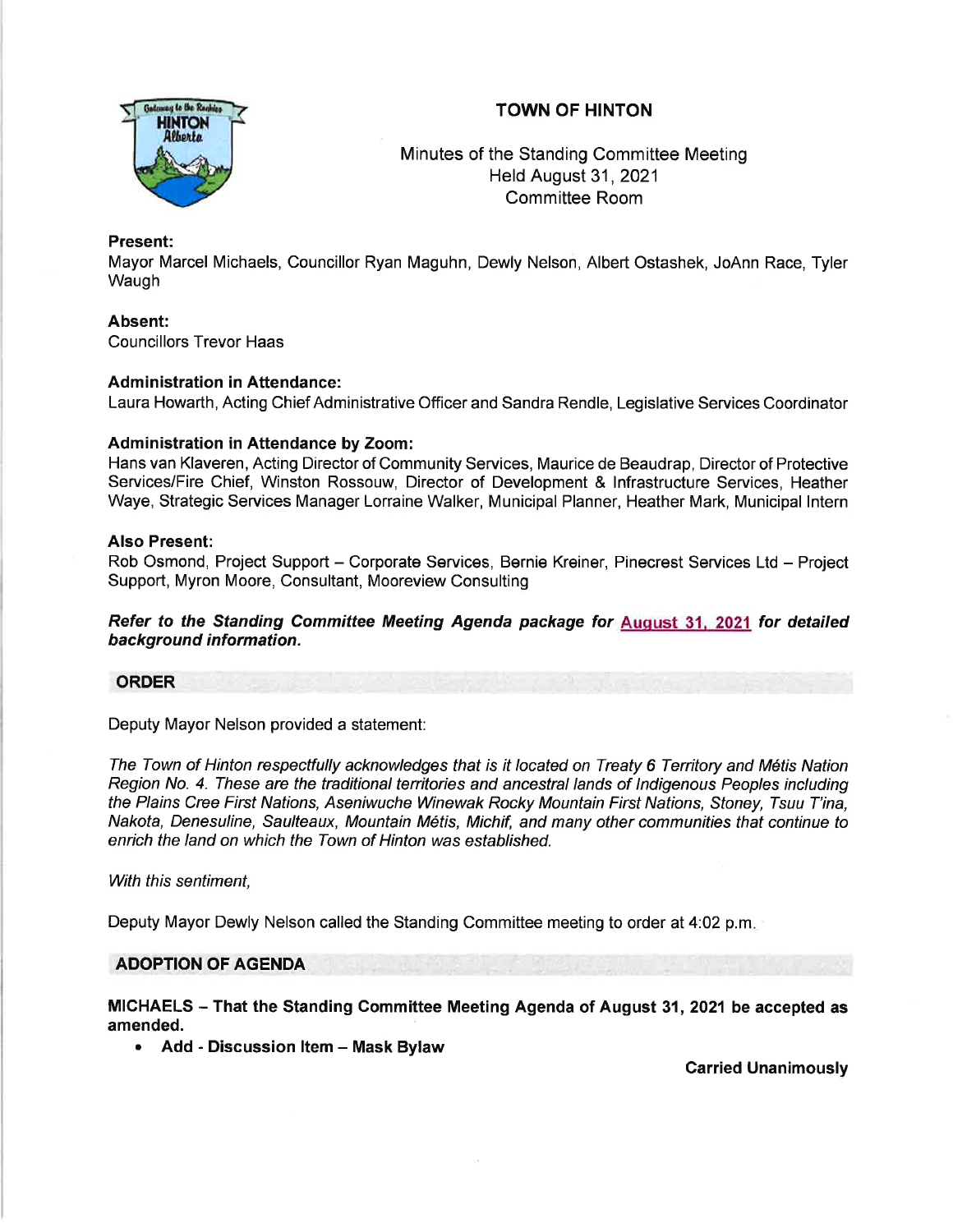#### CITZENS "MINUTE WITH COUNCIL''

No citizens wished to speak with Council

#### ACTION ITEMS

1. West Yellowhead Regional Waste Management Authority: Governance and Administrative Plan

R. Osmond joined the meeting at 4:19 p.m.

MICHAELS - That Committee recommend Council approve in principle the intent of the West Yellowhead Regional Waste Management Authority board to move to a commission.

Furthermore, that Committee recommend Council support in principle the West Yellowhead Regional Waste Management Authority model with two conditions:

- . Requirement that Constituent municipal Councils review and approve the annual business plan of the Commission; and
- . Ensure that the financial impacts (both positive and negative) be explored in greater detail and be brought back to constituent Gouncils in advance of finalization and implementation of the Regional Servicing Commission Model.

NELSON - Motion to Spilt

MICHAELS - That Committee recommend Council approve in principle the intent of the West Yellowhead Regional Waste Management Authority board to move to a commission.

Consensus Achieved 6-0

MAGUHN - That Committee recommend Council support in principle the West Yellowhead Regional Waste Management Authority model with two conditions:

- . Requirement that Constituent municipal Councils review and approve the annual business plan of the Commission; and
- . Ensure that the financial impacts (both positive and negative) be explored in greater detail and be brought back to constituent Councils in advance of finalization and implementation of the Regional Servicing Commission Model.

Consensus Achieved 6-0

M. Moore and B. Kreiner left the meeting at 4:57 p.m

2. Land Use Bvlaw Amendment # 1088-17 / Short Term Rentals

MAGUHN - That Committee recommend Council give Land Use Bylaw # 1088-17 First Reading at a Regular Meeting in November 2021as presented; and

That Committee recommend Council to schedule a Public Hearing at a Regular Gouncil Meeting December 2021 at 4:00 p.m. in the Council Chambers to hear public comments on Bylaw # 1088- 17.

**Withdrawn**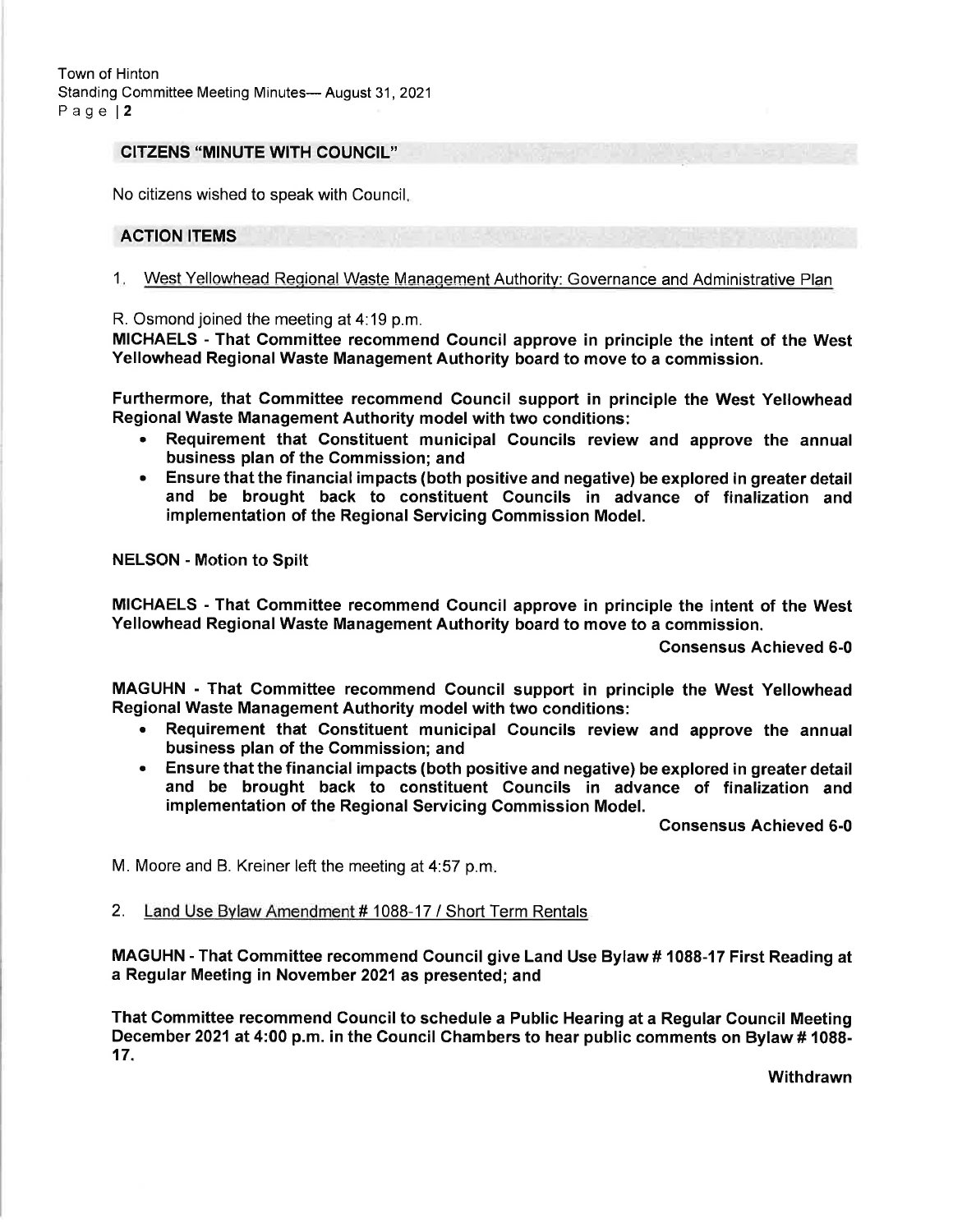Town of Hinton Standing Committee Meeting Minutes- August 31, 2021 Page 13

> OSTASHEK - That Committee recommend Council give Short Term Rental Bylaw XXXX First Reading at a Regular Council Meeting in Novembet 202l as presented; and

> That Gommittee recommend Council to schedule a Public Hearing at a Regular Council Meeting in December 2021at 4:00 p.m. in the Council Chambers to hear public comments on Short Term Rental Bylaw XXXX.

> > consensus Achieved 6-0

A short break was called at 5:21 p.m. with the meeting resuming at 5:28 p.m.

3. Welcominq and lnclusive Communities Draft Policv AD-1201

OSTASHEK - That Committee direct Administration to bring the Welcoming and lnclusive Communities Draft Policy AD 1201 to the Strategic Planning Session of the new Council.

Consensus Achieved 6-0

MAGUHN - That Committee direct Administration to invite a representative from the Hinton Friendship Gentre to a Standing Committee Meeting or to provide other feedback regarding the Town of Hinton's Land Acknowledgement Statement.

Consensus Achieved 6-0

H. Mark left the meeting at 6:30 p.m

DISCUSSION ITEMS

MICHAELS - That Commiftee direct Administration to bring back a Request for Decision for a Draft Mask Bylaw to the September 7,2021 Regular Council Meeting.

Consensus Achieved 6-0

MICHAELS - That Commiftee direct Administration to bring forward a Request for Decision on implementing Masks for all Town of Hinton owned building & spaces where Town programs and services are provided or delivered to the September 7, 2021 Regular Gouncil Meeting.

Consensus Achieved 6-0

A short break was called at 6:46 p.m. with the meeting resuming at 6:50 p.m

H. Waye left the meeting at 7:00 p.m.

#### INFORMATION ITEMS

1. 2021 2<sup>nd</sup> Quarter Financial Update & Project Report

OSTASHEK - That Committee accept the 2021 2<sup>nd</sup> Quarter Financial Update and Project Report for information.

Gonsensus Achieved 6-0